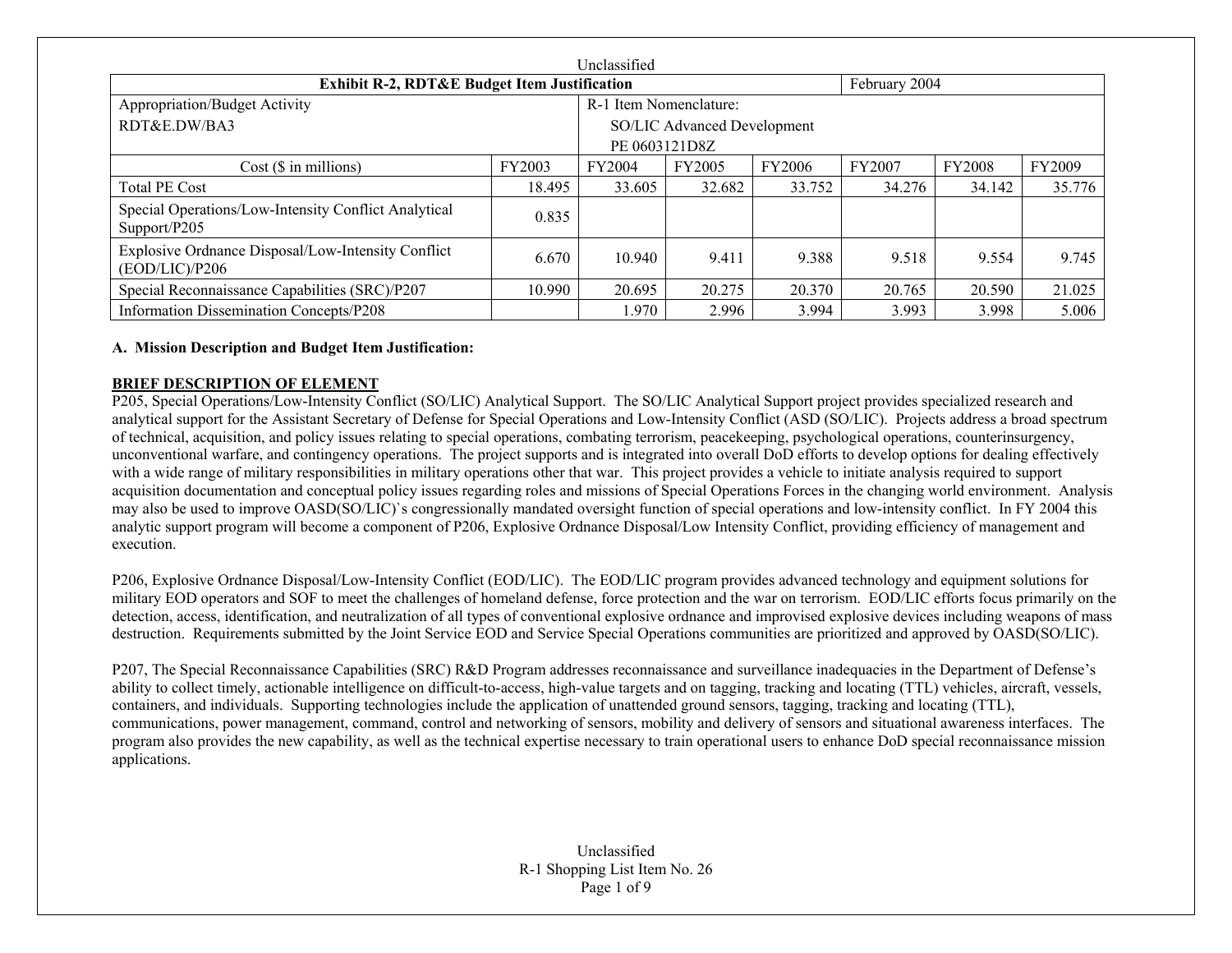P208, The Information Dissemination Concepts project will address technology capabilities necessary to enable sustained information dissemination in denied areas. This project will leverage ongoing research efforts of USSOCOM, the Services and Defense and other agencies to develop, modify and demonstrate dissemination mechanisms, platforms and payloads. These development efforts will include research into high altitude, lighter-than-air vehicles, modifications to chipsets for receivers capable of receiving space based radio broadcasts, and transmit/receive payloads. These payloads have the potential to be deployed from numerous platforms to include unmanned lighter-than-air vehicles and unmanned aircraft.

**B. Program Change Summary:** (Show total funding, schedule, and technical changes for the program element that have occurred since the previous President's Budget Submission)

|                                   | FY2003 | FY2004 | <b>FY2005</b> |
|-----------------------------------|--------|--------|---------------|
| Previous President's Budget       | 18.608 | 31.300 | 32.723        |
| <b>Current President's Budget</b> | 18.495 | 33.605 | 32.682        |
| <b>Total Adjustments</b>          |        |        |               |
| Congressional program reductions  |        |        |               |
| Congressional rescissions         |        |        |               |
| Congressional increases           |        | 2.800  |               |
| Reprogrammings                    |        |        |               |
| <b>SBIR/STTR Transfer</b>         |        |        |               |
| Other Program Adjustments         | .113   | .495   | .041          |
|                                   |        |        |               |

Unclassified R-1 Shopping List Item No. 26 Page 2 of 9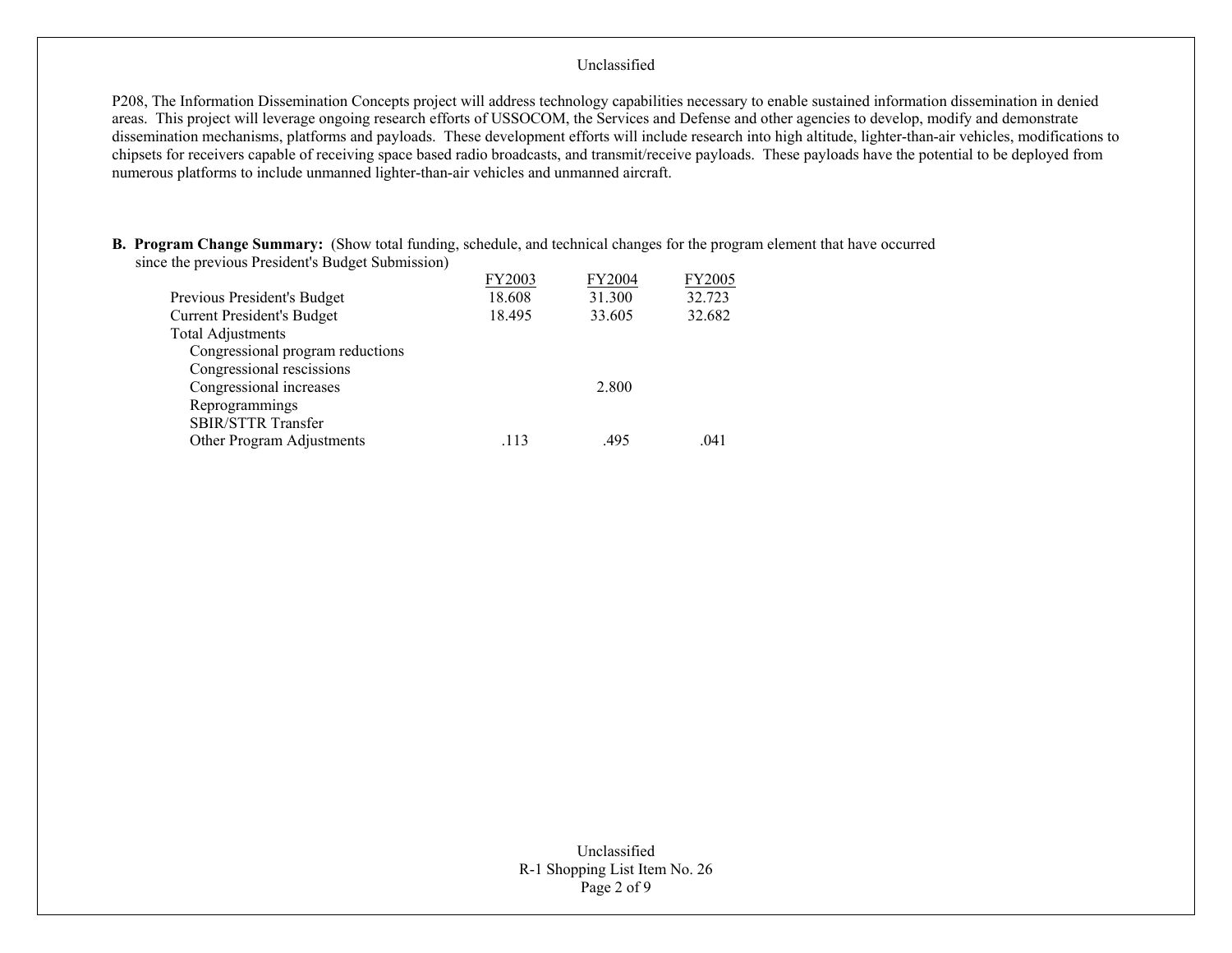| <b>Exhibit R-2a, RDT&amp;E Project Justification</b> |        |               | February 2004           |                                        |               |               |        |
|------------------------------------------------------|--------|---------------|-------------------------|----------------------------------------|---------------|---------------|--------|
| Appropriation/Budget Activity                        |        |               | Project Name and Number |                                        |               |               |        |
| RDT&E.DW/BA3                                         |        |               |                         | SO/LIC Advanced Development 0603121D8Z |               |               |        |
| $Cost(S \in \text{millions})$                        | FY2003 | <b>FY2004</b> | FY2005                  | FY2006                                 | <b>FY2007</b> | <b>FY2008</b> | FY2009 |
| Special Operations/Low-Intensity Conflict Analytical |        |               |                         |                                        |               |               |        |
| Support/P205                                         | 0.835  |               |                         |                                        |               |               |        |

## **A. Mission Description and Budget Item Justification:**

## **BRIEF DESCRIPTION OF ELEMENT**

P205, Special Operations/ Low-Intensity Conflict (SO/LIC) Analytical Support. The SO/LIC Analytical Support project provides specialized research and analytical support for the Assistant Secretary of Defense for Special Operations and Low-Intensity Conflict (ASD (SO/ LIC). Projects address a broad spectrum of technical, acquisition, and policy issues relating to special operations, counter-and anti- terrorism, peacekeeping, psychological operations, counterinsurgency, unconventional warfare, and contingency operations. The project supports and is integrated into overall DoD efforts to develop options for dealing effectively with a wide range of military responsibilities in military operations other that war. The project provides a vehicle to initiate analysis required to support acquisition documentation and conceptual policy issues regarding roles and missions of SOF in the changing world environment. Analysis may also be used to improve OASD(SO/LIC)'s congressionally mandated oversight function of special operations and low-intensity conflict. In FY 2004 this analytic support program became a component of P206, Explosive Ordnance Disposal/Low Intensity Conflict, providing efficiency of management and execution.

#### **B. Accomplishments/Planned Program**

|                                                                     | FY 2003 | 12004<br>FУ. | FY 2005 |
|---------------------------------------------------------------------|---------|--------------|---------|
| $\sim$ 00<br>$\sqrt{2}$<br>Cost<br>shment/<br>Sut<br>าmr.<br>ətotal | .0835   |              |         |

## FY 2003 Accomplishments:

Completed effort: Counter Exploitation Analysis Capability for Technology Proliferation. Successfully demonstrated enhanced integrated, cross-functional, interagency analyses and support capability in cooperation with USSOCOM, Defense Technology Security Administration, and the intelligence community. Completed effort: Psychological Operations Agent-Based Analyses Environment Assessment. Successfully demonstrated this agent based approach with US PSYOP forces, and assessed its capability to improve: analytical thoroughness; incorporation of operational feedback and institutional expertise; and analyst training. Work is being considered for transition into the PSYOP ACTD Global Reach.

Completed effort: Advanced Distributed Learning (ADL) Front End Analysis. Examined current ADL training programs within the SOF community to develop a baseline for future application of ADL initiatives.

Completed effort: Language Translation, Data Extraction Assessment. Successfully demonstrated the integration of two-way handheld translation and data extraction capability into a commercial Palm-based computer for the SOF community.

Completed effort: Munitions Assessment Study that provided munitions program experts a baseline to make informed decisions for providing new ordnance tools and equipment to EOD/SOF operators.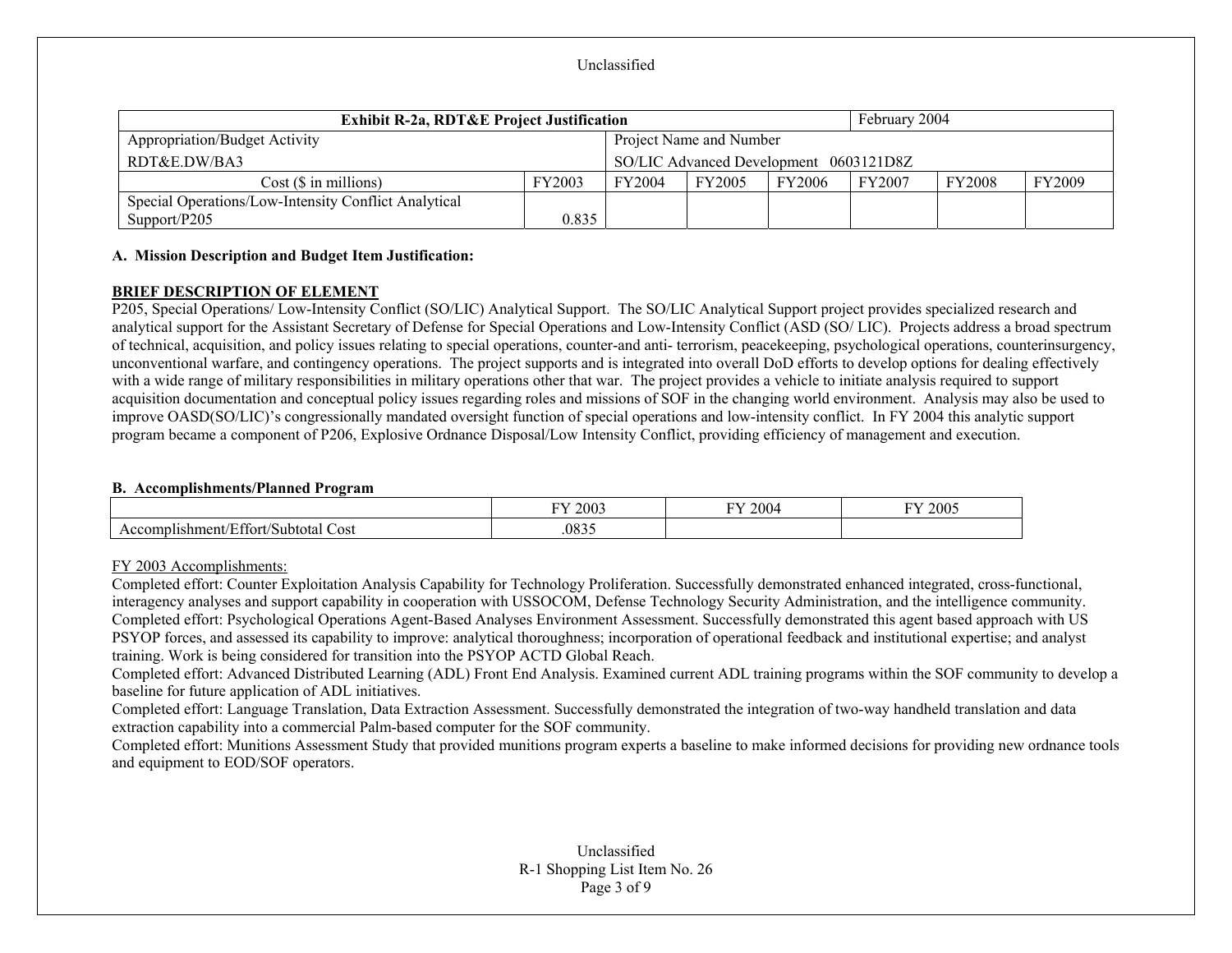| <b>Exhibit R-2a, RDT&amp;E Project Justification</b>    |                                        |        |                         |               | February 2004 |               |        |
|---------------------------------------------------------|----------------------------------------|--------|-------------------------|---------------|---------------|---------------|--------|
| <b>Appropriation/Budget Activity</b>                    |                                        |        | Project Name and Number |               |               |               |        |
| RDT&E.DW/BA3                                            | SO/LIC Advanced Development 0603121D8Z |        |                         |               |               |               |        |
| $Cost$ ( $\$\$ in millions)                             | FY2003                                 | FY2004 | FY2005                  | <b>FY2006</b> | <b>FY2007</b> | <b>FY2008</b> | FY2009 |
| Explosive Ordnance Disposal/Low-Intensity Conflict/P206 | 6.670                                  | 10.940 | 9.411                   | 9.388         | 9.518         | 9.554         | 9.745  |

## **A. Mission Description and Budget Item Justification:**

## **BRIEF DESCRIPTION OF ELEMENT**

P206, Explosive Ordnance Disposal/Low-Intensity Conflict (EOD/LIC). The EOD/LIC program provides advanced technology and equipment solutions for military EOD operators and SOF to meet the challenges of homeland defense, force protection and the war on terrorism. EOD/LIC efforts focus primarily on the detection, access, identification, and neutralization of all types of conventional explosive ordnance and improvised explosive devices including weapons of mass destruction. Requirements submitted by the Joint Service EOD and Service Special Operations communities are prioritized and approved by OASD(SO/LIC).

## **B. Accomplishments/Planned Program**

|                                                   | FY 2003 | FY 2004     | FY 2005 |
|---------------------------------------------------|---------|-------------|---------|
| $\sqrt{2}$<br>Affort/Subtotal<br>Cost<br>'ishmeni | 0.670   | 10.940<br>ν | .       |

## **FY 2003 Accomplishments:**

Completed development of Limpet Mine Detection System. Completed development of the Improved Underwater Demolition Charge. Completed development and evaluation of the Limpet Mine Neutralization Tool. Completed development of the EOD Laser Ordnance Neutralization System (H-LONS). Completed development of the Chemical Leak Seal. Completed development of the Obscurant System for the Special Operations Craft – Riverine (SOC-R). Completed development of the SOF Incendiary Device. Completed development of the EOD Large Package X-ray Apparatus (LAPAXA). Completed development of the EOD Information System (EODIS)/Advanced EOD Procedures System (AEODPS). Completed development of the Miniature Reconnaissance Vehicle (MRV) Sub-System Integration. Completed modification of the Automated EOD Publication System (AEODPS) Identification Guide software to operate with PDA's. Completed development of sub-systems for the EOD Mission Support Center. Continued development of an Integrated Diver Display Mask. Continued development of the Remote EOD Mini-Reconnaissance Vehicle. Continued development and evaluation of the EOD Underwater Search Remotely Operated Vehicle (ROV). Continued development of the SOF Tactical Decision Aids (TDA). Continued development of the Single-Sided X-Ray system. Continued development of the X-Ray Interpreter Software. Continued development of the Miniature Diver Display System (MDDS) with the DIDSON sonar. Completed development of the Unmanned Reconnaissance and Observation Craft (UROC). Continued development of the Remote Automated Munitions Clearance System. Continued development of the EOD Dispersion Suppressive System. Continued development of the EOD Improved Incendiary Tool. Continued development of the Joint EOD Digital Reporting and Tracking System (JEOD-DIGS). Continued the integration of the Tele-present Remote Aiming Platform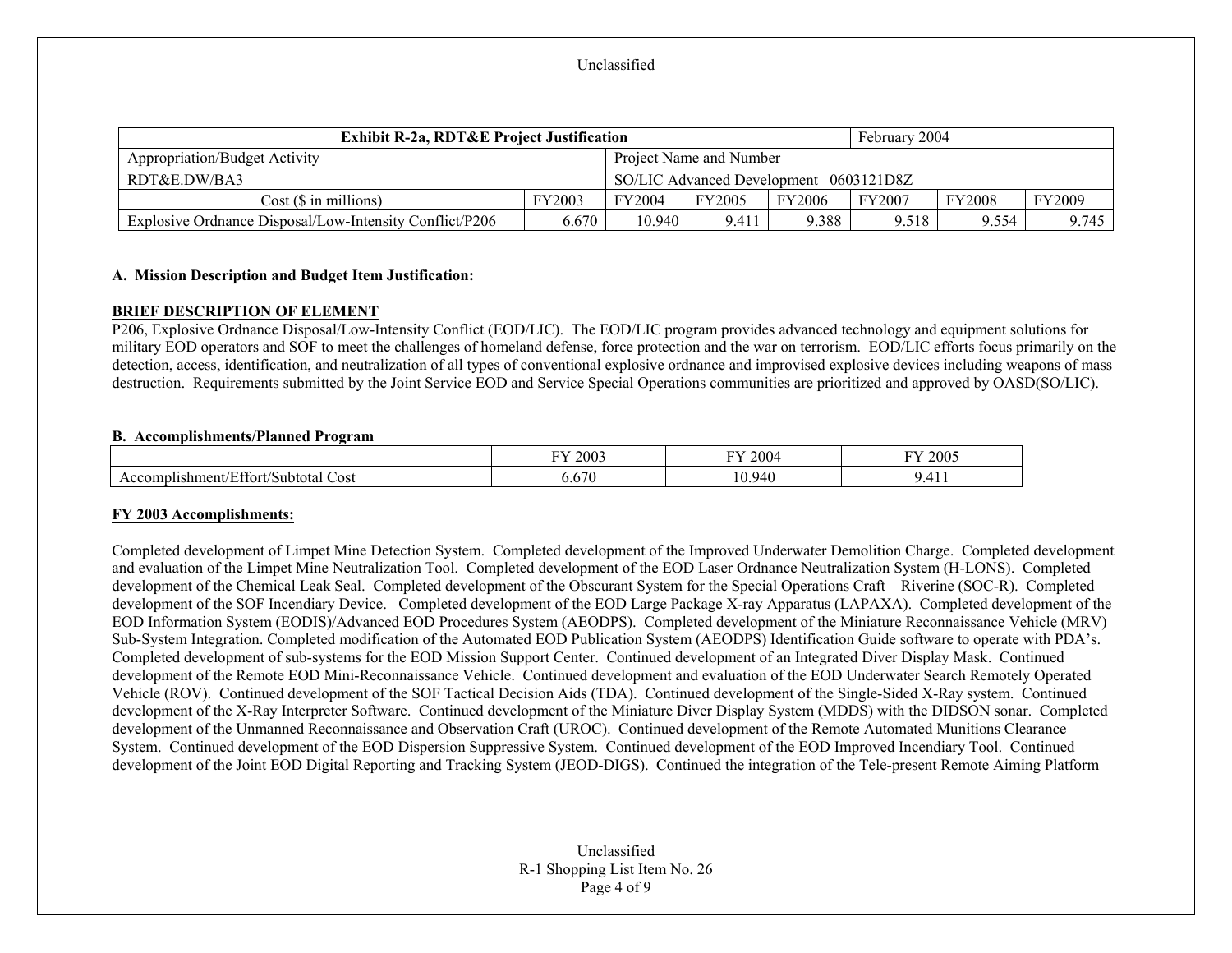(TRAP) and the USAF All-purpose Remote Transport System (ARTS). Continued development of the Remote Activation Munitions System (RAMS) Shock Tube Initiator Module. Started development of the Hydraulic Manipulator for Robots in cooperation with international partner. Started development of Ballistic Protection for the Special Operations Craft – Riverine (SOC-R). Started development of a Real Time Radiography System for Large Improvised Explosive Devices. Started development of a Krait/TORC Recoilless Disrupter with international partner. Started development of a Hydraulic Manipulator with international partner.

## **FY2004 Plans**:

Complete development of the Integrated Diver Display Mask (IDDM). Complete development of Ballistic Protection for the Special Operations Craft – Riverine (SOC-R). Complete development of the EOD Dispersion Suppressive System. Complete development of a Real Time Radiography system for Large Improvised Explosive Devices. Complete development of a Tele-present Remote Aiming Platform for the ARTS robot. Continue development of the Remote EOD Mini-Reconnaissance Vehicle. Continue development and evaluation of the EOD Underwater Search Remotely Operated Vehicle (ROV). Continue development of the SOF Tactical Decision Aids. Continue development of the Single-Sided X-Ray system. Continue development of the X-Ray Interpreter Software. Continue development of the Miniature Diver Display System (MDDS). Continue development of an Unmanned Reconnaissance and Observation Craft (UROC). Continue development of the Remote Automated Munitions Clearance System. Continue development of the EOD Improved Incendiary Tool. Continue development of the Joint EOD Digital Reporting and Tracking System (JEOD-DIGS). Continue development of the Remote Activation Munitions System (RAMS) Shock Tube Initiator Module. Continue development of the Krait/TORC Recoilless Disrupter. Continue development of a Hydraulic Manipulator. Start development of Improvised Explosive Device Detection System. Start test and evaluation of the MK 6 Benign Case Entry System. Start development of the Active Thermal Protection System. Start development of Personal Data Assistant Software. Start development of the Tactical Urban Breaching Toolkit. Start development of an Advanced Robotic Vehicle. Provide specialized research and analytical support to OASD SO/LIC.

## **FY2005 Plans**:

Complete development of a Real Time Radiography System for Large Improvised Explosive Devices. Complete development of the Krait/TORC Recoilless Dearmer. Complete development of a Hydraulic Manipulator. Continue development of the Remote EOD Mini-Reconnaissance Vehicle. Continue development and evaluation of the EOD Underwater Search Remotely Operated Vehicle (ROV). Continue development of the SOF Tactical Decision Aids. Continue development of the Single-Sided X-Ray system. Continue development of the X-Ray Interpreter Software. Continue development of the Miniature Diver Display System (MDDS). Continue development of the Unmanned Reconnaissance and Observation Vehicle (UROC). Continue development of the Remote Automated Munitions Clearance System. Continue development of the EOD Improved Incendiary Tool. Continue development of the EOD Dispersion Suppressive System. Continue development of the Joint EOD Digital Reporting and Tracking System (JEOD-DIGS). Continue development of the Remote Activation Munitions System (RAMS) Shock Tube Initiator Module. Continue development of PDA software. Continue development of the Active Thermal Protection System. Continue evaluation of the MK 6 Benign Case Entry System. Continue development of the Tactical Urban Breaching Toolkit. Continue development of an Advanced Robotic Vehicle. Continue development of an Improvised Explosive Device (IED) Detection System. Continue to provide specialized research and analytical support to OASD SO/LIC.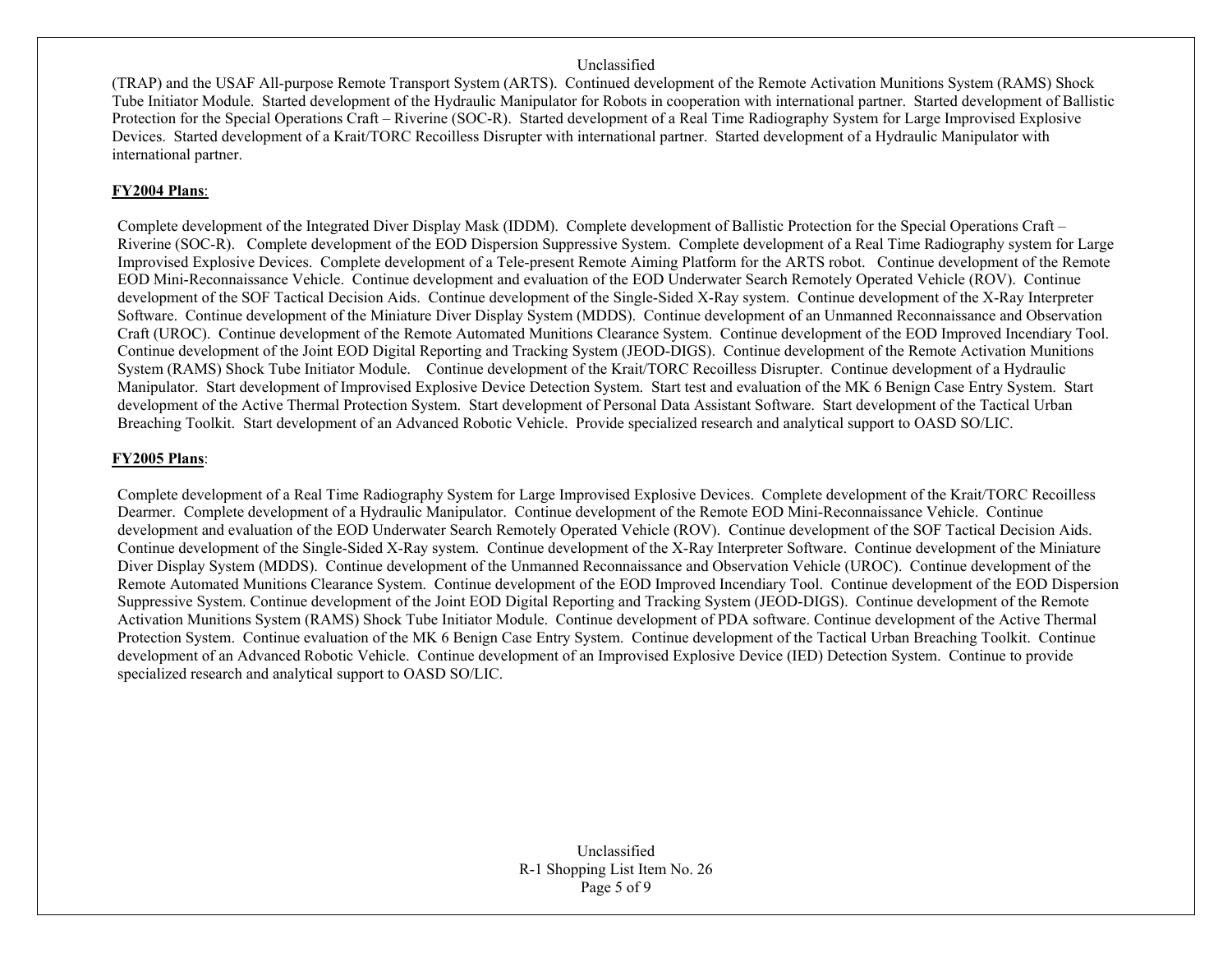| <b>Exhibit R-2a, RDT&amp;E Project Justification</b> |               |                                        |                         |               | February 2004 |               |               |
|------------------------------------------------------|---------------|----------------------------------------|-------------------------|---------------|---------------|---------------|---------------|
| <b>Appropriation/Budget Activity</b>                 |               |                                        | Project Name and Number |               |               |               |               |
| RDT&E.DW/BA3                                         |               | SO/LIC Advanced Development 0603121D8Z |                         |               |               |               |               |
| Cost(S in millions)                                  | <b>FY2003</b> | FY2004                                 | <b>FY2005</b>           | <b>FY2006</b> | FY2007        | <b>FY2008</b> | <b>FY2009</b> |
| Special Reconnaissance Capabilities (SRC) /P207      | 10.990        | 20.695                                 | 20.275                  | 20.370        | 20.765        | 20.590        | 21.025        |

#### **A. Mission Description and Budget Item Justification:**

#### **BRIEF DESCRIPTION OF ELEMENT**

P207, The SRC program exploits, leverages, and integrates DOD's service and agency efforts to improve reconnaissance and surveillance (R&S) tools (unattended sensors, tagging devices, data infiltration/exfiltration, remote delivery, and mobility/delivery of sensors), while providing operational focus for DoD and other agency technology and development programs. The SRC Program identifies, integrates, and operationalizes the technical tools for the collection of actionable information against a variety of targets and mission requirements and maintains DoD's on-line catalog of tools in order to minimize special reconnaissance and surveillance crisis response time.

#### **B. Accomplishments/Planned Program**

|                                                                                | FY 2003              | $\Gamma$<br>2004 | 2005<br>ГV.                                             |
|--------------------------------------------------------------------------------|----------------------|------------------|---------------------------------------------------------|
| $\sqrt{2}$<br>$\sim$<br>Cost<br>'Effort/Subtotal<br>$\sim$ ushment $\sim$<br>∸ | .990<br>$\sim$<br>U. | nΛ<br>. 604<br>້ | $\sim$ $\sim$ $\sim$<br>$\mathcal{D}$<br>$\angle 0.21.$ |

## **FY 2003 Accomplishments:**

- Developed standoff identification capability through the use of inherent signatures.

- Enhanced and evaluated the capabilities of the current RF-backscatter tagging systems. The systems now provide for the detection and identification of vehicles or objects with subsequent data exfiltration.

- Developed, demonstrated, evaluated, miniaturized, and establish cache of small, readily concealed tracking devices and beacons to support rapid integration for response to anticipated operational support requirements.

- Improved optical tags and began operationalizing these capabilities.

- Evaluated existing platform sensing capabilities for tag operations. Integrated tagging capabilities into National Assets for demonstrations.

- Pursued remote tagging emplacement and removal capabilities in concert with user CONOPS. Various Tagging capabilities are being developed for evaluation and demonstration.

- Developed and demonstrated the capability to automatically detect a target moving past the camera, automatically capture an image of that target, and exfiltrate the image to a remote Mission Support Site.

- Improved Night Remote Optics. Developed and demonstrated the capability to detect a moving target in total darkness, capture an image of that target, and automatically compress the image data to smaller packets for rapid exfiltration.

- Improved power management/ endurance and reliability of remote sensor controller.

- Continued integration of maturing COTS/GOTS developmental sensors with the Remote Sensor and Camera Controller (RSC2) in response to DOD and OGA requirements. Transitioned RSC2 baseline capability to two government agencies.

Continued to enhance functionality and expanded access of on-line information to supporting commands, DOD activities and OGAs.

- Assessed more than 24 reconnaissance capabilities and conducted twelve technology evaluations to assess operational capabilities.

## Unclassified R-1 Shopping List Item No. 26 Page 6 of 9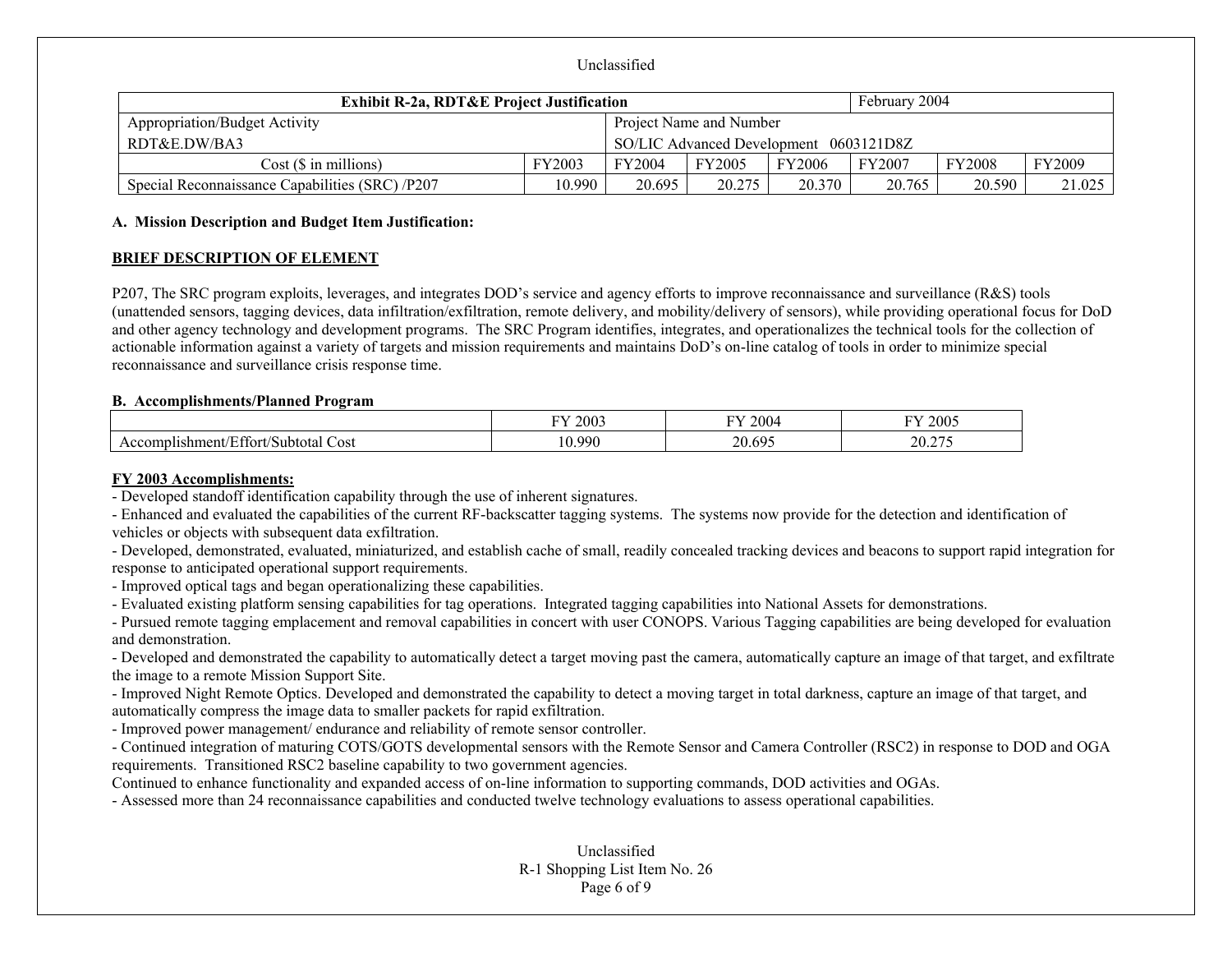- Participated in user required operational prototype training where SOF successfully employed sensors and the RSC2 to detect time critical targets and rapidly relay images and sensor data to command and control centers.

- Improved Remote Sensor Controller mission life through the development of low power transceiver.

- Leveraged advanced sensing, tracking, communications and power technologies for insertion into SRC architecture.

- Initiated project to integrate RSC2 and sensors on robotic platform in support of Army SOF requirements.

- Continued to support cooperative projects with the Defense Intelligence Agency to accelerate the transition of advanced R&S technology to operational community.

- Modified and integrated existing sensors into a suite of single sensor modules with the capability to perform multiple sensing functions.

- Program Office provided training and capabilities in support of Operation Enduring Freedom and the Global War on terrorism specifically for the following prototypes: Long Range Remote Observation Post Systems; Sly Viper suites comprised of remote sensor camera controller and associated optical and unattended ground sensors; Cardinal remote sensor controllers; Sly Stone remote sensor controller with suite of sensors; Sly Boulder remote sensor controller with suite of special optical sensors; Sly Pirate remote sensor controller with day and night cameras; and various tagging devices.

## - **FY 2004 Plans:**

- Continue to refine the family of tags both for end-to-end operations, mission specific, and emplacement for installation and removal capabilities in concert with user CONOPS.

- Enhance and evaluate military utility of next generation optical tags (UV, and IR polarization), and exploit these devices by using National and Theater Sensor Platforms.

- Continue to develop TTL standoff capabilities through the use of inherent signatures and total systems architecture. Such devices could be applied to various missions, combat identification, dismounted tracking, vehicle tagging, and small sensor data exfiltration for worldwide applications.

- Provide for the improvement & integration of Day and Night Optics (I2/IR) into the Remote Sensor Camera Controllers (RSC2). Improvements include range & resolution, and integrate smart processing.

- Continue integration of various robust communication links with the RSC2.

- Provide for the continued integration of reliable unattended ground sensors.

- Continue to perform field evaluations of selected SR technologies and document results in on-line R&S knowledgebase.

- Continue to catalog and warehouse operationalized prototypes and residuals for potential operational use.

- Develop and demonstrate a brass board prototype radar tag system. Evaluate options for a command downlink with minimal impact on tag power consumption and mission life and provide a plan to reduce size of the tag by 25%.

- Develop and perform end-to-end assessment of next generation small beacon devices capable of communicating low-duty factor, short-burst, low-rate data messages over very long ranges using a very small/low power device.

- Integrate GPS for position and time accuracy, pager for remote wake up, reduce form factor and improve power management into the prototype RSC2.

- Integrate airdrop and maritime form factor changes into the RSC2 for evaluation.

# **FY 2005 Plans:**

- Integrate new, miniature sensors into prototype remote sensor controller architectures.

- Continue to evaluate and operationalize sensor and tagging, tracking, and locating emerging and maturing technologies for their potential to enhance or enable the technical performance of R&S missions.

- Continue to engage the research and development community for technical solutions and candidate technologies to improve DOD' SR mission capabilities.

- Continue to insert operationally capable prototypes into operator training exercises to expose troops to help vet technologies and new develop tactics, techniques and procedures for employment.

- Continue to research, evaluate and integrate enhanced tagging and sensing capabilities to enable remote and standoff emplacement.

Unclassified R-1 Shopping List Item No. 26 Page 7 of 9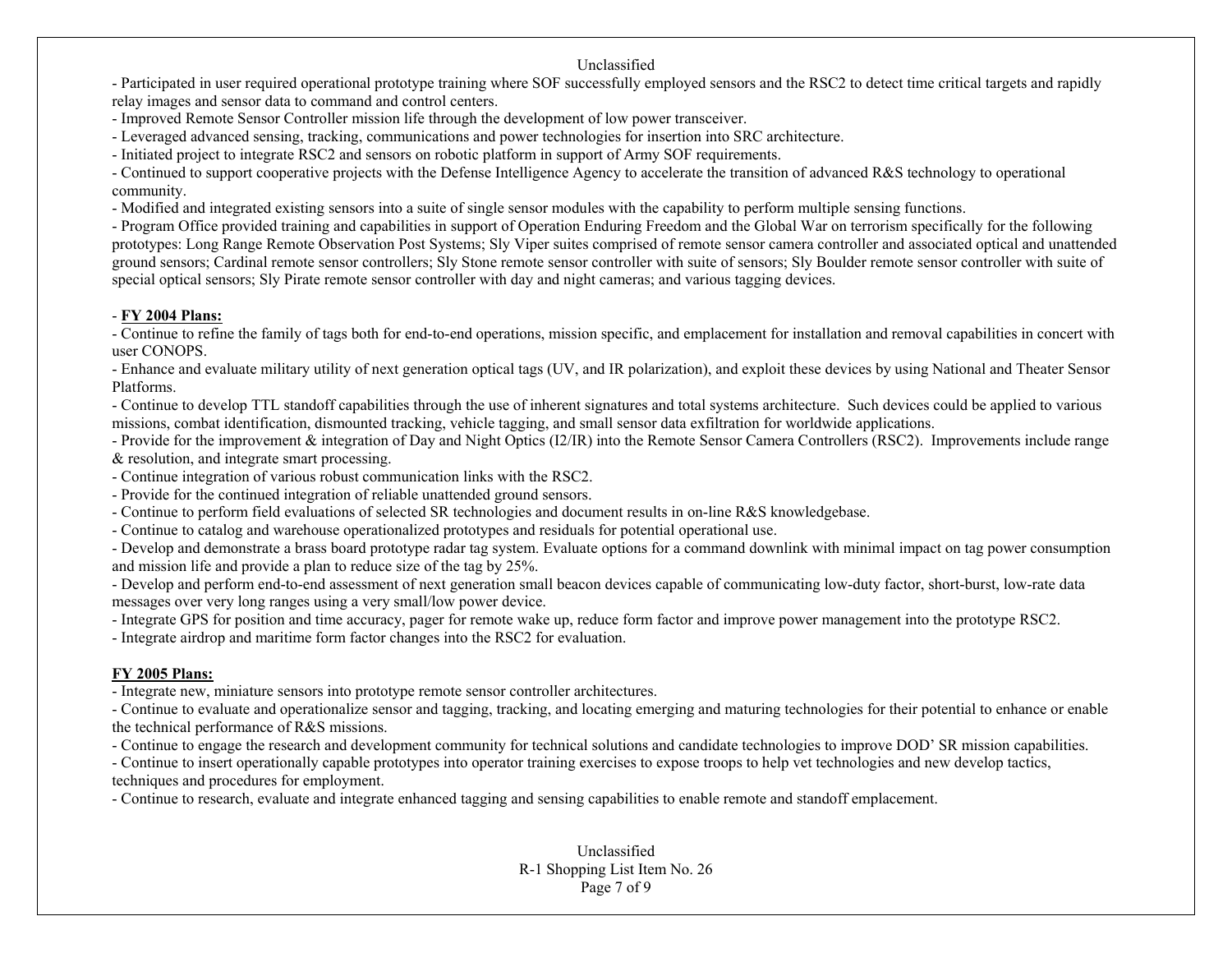- Continue to integrate improved SR data infiltration and exfiltration capabilities though the development and integration of advanced technology and new communications links.

- Continue to perform field evaluations of selected SR technologies and document results in on-line R&S knowledgebase.
- Continue to catalog and warehouse operationalized prototypes and residuals for potential operational use.
- Integration of Micro sensors and TTL devices
- Develop mini sensor controller for hand emplacement, and air and maritime employment.
- Integrate Dynamically Reconfigurable Vision camera technology into operational architecture.

| <b>Exhibit R-2a, RDT&amp;E Project Justification</b>   |        |        |                         |        | February 2004 |               |               |
|--------------------------------------------------------|--------|--------|-------------------------|--------|---------------|---------------|---------------|
| Appropriation/Budget Activity                          |        |        | Project Name and Number |        |               |               |               |
| RDT&E.DW/BA3<br>SO/LIC Advanced Development 0603121D8Z |        |        |                         |        |               |               |               |
| Cost (\$ in millions)                                  | FY2003 | FY2004 | FY2005                  | FY2006 | <b>FY2007</b> | <b>FY2008</b> | <b>FY2009</b> |
| Information Dissemination Concepts/P208                |        | .970   | 2.996                   | 3.994  | 3.993         | 3.998         | 5.006         |

## **A. Mission Description and Budget Item Justification:**

The Information Dissemination Concepts project will address technology capabilities necessary to enable sustained information dissemination in denied areas. This project will leverage ongoing research efforts of USSOCOM, the Services and Defense and other agencies to develop, modify and demonstrate dissemination mechanisms, platforms and payloads. These development efforts will include research into high altitude, lighter-than-air vehicles, modifications to chipsets for receivers capable of receiving space based radio broadcasts, and transmit/receive payloads. These payloads have the potential to be deployed from numerous platforms to include unmanned lighter-than-air vehicles and unmanned aircraft.

## **B. Accomplishments/Planned Program**

|                                                                                              | $-1$<br>2003 | T<br>$200-$ | 2005                    |
|----------------------------------------------------------------------------------------------|--------------|-------------|-------------------------|
| $\sim$<br>Cost<br>ishment/<br>$\sim$ $\sim$ $\sim$ $\sim$<br>'Subtotal<br>tort<br>con<br>nni |              | <u>_070</u> | $^{\circ}$ 996<br>ره سه |

## **FY 2004 Plans:**

New Start: Work with USSOCOM to identify and prioritize community requirements for PSYOP planning and analysis, remote sensing, broadcasting and range instrumentation. Write future work plan.

New start: Multimedia Alert Processing System (MAPS) is a DOD effort sponsored by the Technical Support Working Group. MAPS goal is to automate the encoding, processing, and storage of multi-lingual broadcast video in such a manner to allow content-based retrieval of processed video from a large media archive in near real time. MAPS ultimately will decrease time to disseminate information gathered from foreign language broadcast video.

Accelerate: Ongoing development efforts for long-duration, lighter-than-air vehicles to support information dissemination in denied territories. Specifically, PSYOP Global Reach ACTD. A USSOCOM initiative, this program plans to exploit technologies capable of disseminating information across a variety of media, and extend ranges into denied areas. Program will also improve PSYOP planning and analytical capability through technologies that are integrated into SOF planning systems.